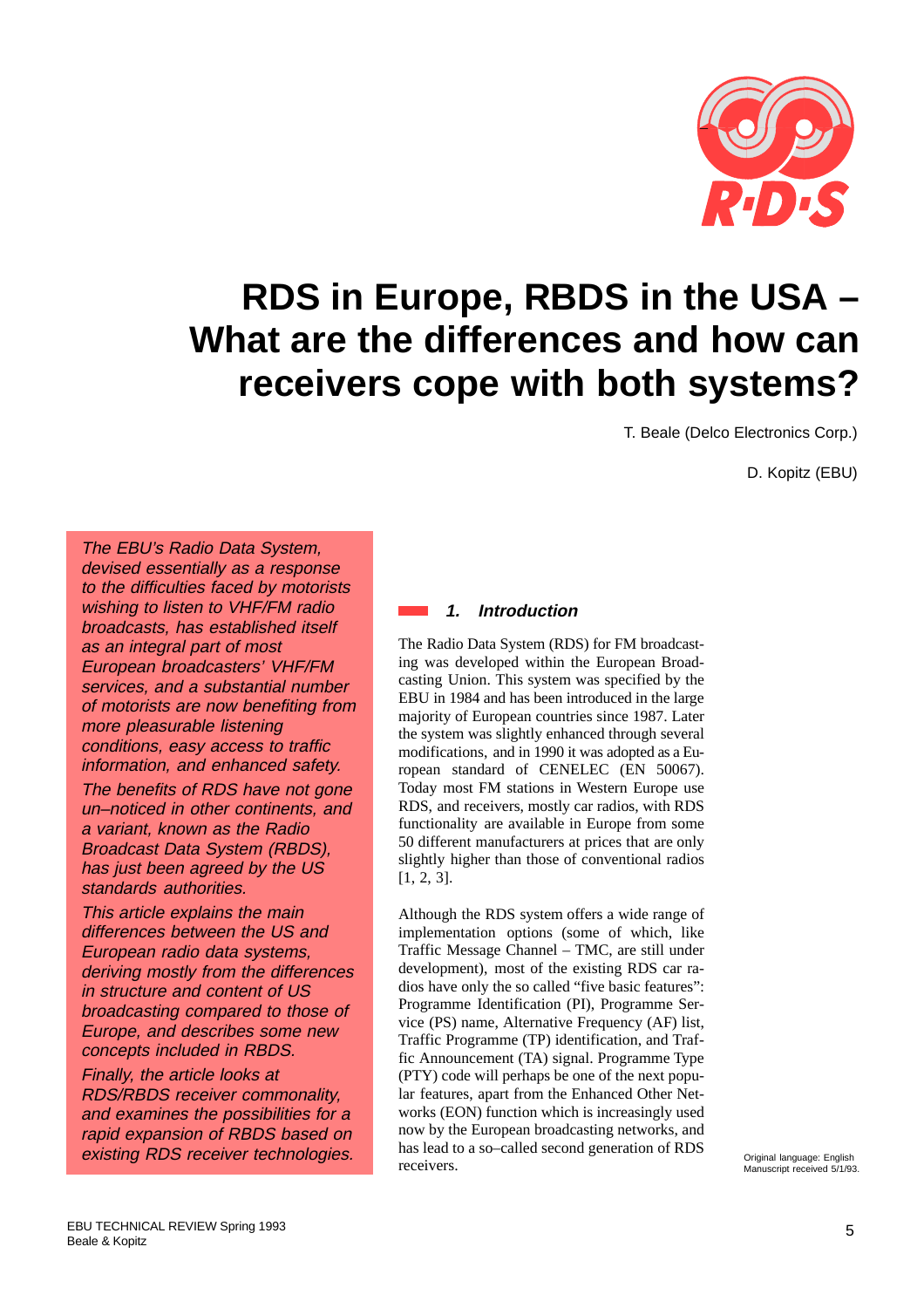



#### Figure 1 Group type 15A – Fast basic tuning and switching information.

Figure 2 Group type 10A – Programme type name.

In the United States, a Sub–group on Radio Broadcast Data Systems of the National Radio Systems Committee (NRSC), sponsored by the Electronic Industries Association (EIA) and the National Association of Broadcasters (NAB) began its work in February 1990, after the EBU had demonstrated RDS at various conventions of the NAB and the Society of Automotive Engineers (SAE). The NRSC Sub–group based its work on

RDS as specified within the EBU, and every attempt was made to keep the US standard compatible with it. However, it soon became evident that the completely different broadcasting structure of the US required a number of modifications to be made. Finally, the US standard must not only cover FM broadcasting, as is the case in Europe, but also AM broadcasting.

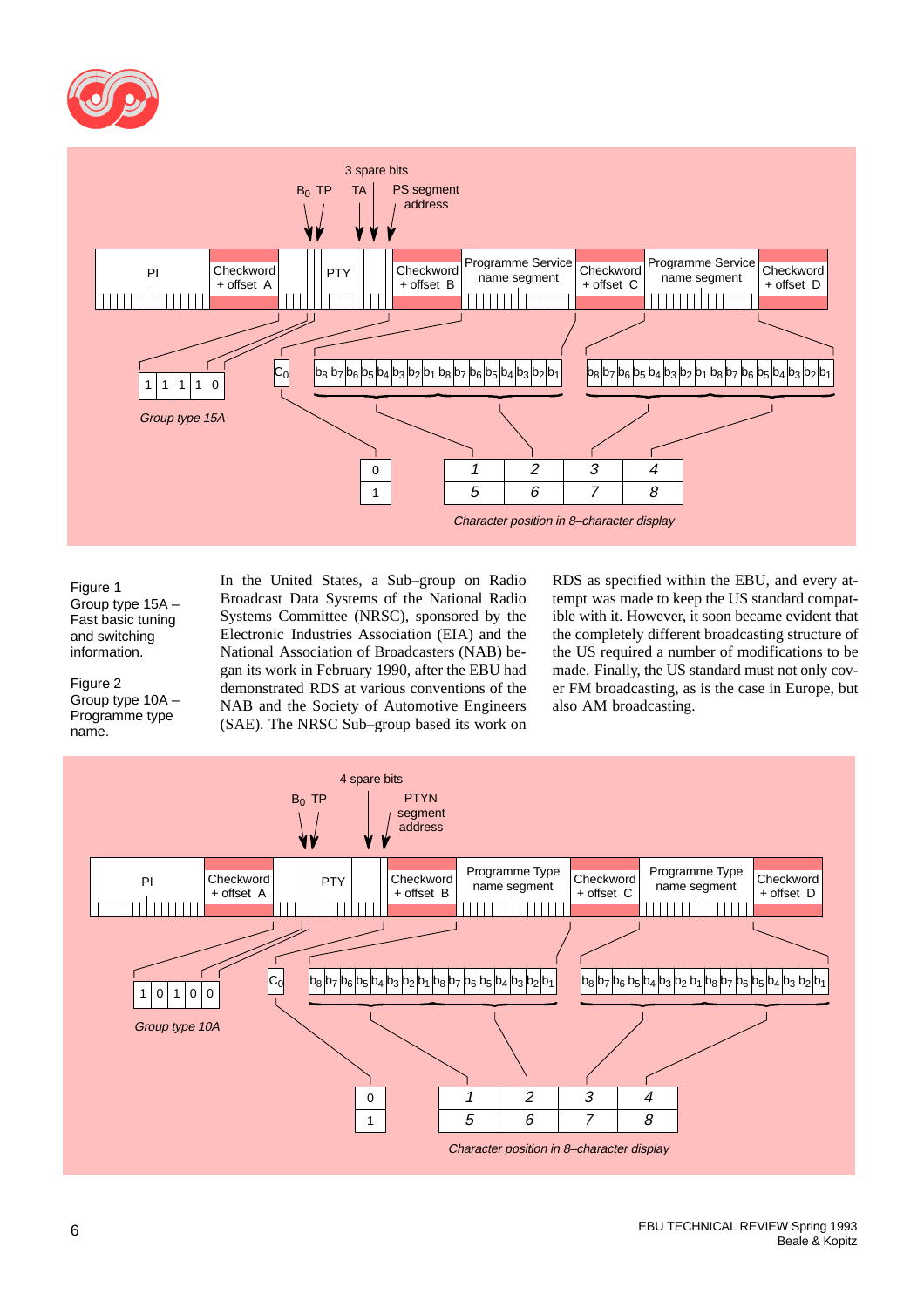

In August 1992, the NRSC released for final adoption by 30 September 1992 the draft standard Radio Broadcast Data System (RBDS) version 2.0 [4]. The result of the final voting procedure was that the draft standard had been unanimously accepted, as reported to the RBDS Sub–committee on 10 November 1992. Final editorial changes are now being made to the RBDS draft standard and the release of the US RBDS specification is to take place at the Winter Consumer Electronics Show (WCES) in Las Vegas, Nevada (January 1993). During the WCES show, the EIA will be organizing a large promotion for RBDS, and the system will also be promoted by the NAB during NAB '93 in Las Vegas (April 1993).

#### **2. Differences between RDS and RBDS**

#### **2.1. The RDS component within RBDS**

RDS has been fully included within RBDS, although with some slight modifications. The minor modifications to European RDS described in this Section were made to adapt RDS to the United States broadcasting environment:

#### П 2.1.1. Fast PS acquisition

Since US AF lists are smaller, AF Method B will not be required. The number of stations that have AFs in the United States is significantly fewer than in Europe. For this reason, Group type 15A (see *Fig. 1*) which transmits four PS characters per group was defined use the available bandwidth more efficiently and achieves faster PS acquisition. To maintain compatibility with existing receivers, Group type 0A will be transmitted even when Group type 15A is being used.

#### П 2.1.2. PI code assignments

Since there is no central agency in the US to keep track of PI code assignments, there was a need to define a procedure that can be used to establish PI codes for each programme. To ensure the PI codes were unique, a conversion from call letters (which are unique to each programme) was used. This conversion utilizes all PI code elements starting with a first nibble in the range from 1 to A inclusive. In doing so, the meaning of the second nibble, and thus the concept of using generic PI codes as defined in European RDS, was lost. For PI codes below B000<sub>hex</sub>, receivers should therefore not allow any regional variant AF switching to prevent false AF or PI searches. For

| Number         | <b>CENELEC PTY (RDS)</b>           |                 | US PTY (RBDS)      |                     |
|----------------|------------------------------------|-----------------|--------------------|---------------------|
| 0              | No programme type,<br>or undefined | <b>NONE</b>     | No programme type  | ****                |
| 1              | News                               | <b>NEWS</b>     | News.              | <b>NEWS</b>         |
| $\overline{2}$ | Current affairs.                   | <b>AFFAIRS</b>  | <b>Information</b> | <b>INFORM</b>       |
| 3              | Information                        | <b>INFO</b>     | Sports             | <b>SPORTS</b>       |
| 4              | Sport                              | <b>SPORT</b>    | Talk               | <b>TALK</b>         |
| S.             | Education                          | <b>EDUCATE</b>  | <b>Rock</b>        | <b>ROCK</b>         |
| 6              | Drama                              | <b>DRAMA</b>    | Classic rock       | <b>CLS ROCK</b>     |
| $\overline{7}$ | Culture                            | <b>CULTURE</b>  | <b>Adult hits</b>  | ADLT HIT            |
| $\mathbf{a}$   | Science                            | <b>SCIENCE</b>  | Soft rock          | SOFT RCK            |
| $\Omega$       | Varied                             | <b>VARIED</b>   | Top 40             | TOP 40              |
| 10             | Pop music                          | POP M           | Country            | <b>COUNTRY</b>      |
| 11             | Rock music                         | ROCK M          | Oldies             | <b>OLDIES</b>       |
| 12             | M.O.R. music                       | <b>M.O.R. M</b> | Soft               | <b>SOFT</b>         |
| 13             | Light classical                    | LIGHT_M         | Nostalgia          | <b>NOSTALGIA</b>    |
| 14             | Serious classical                  | <b>CLASSICS</b> | Jazz               | <b>JAZZ</b>         |
| 15             | Other music                        | OTHER M         | Classical          | <b>CLASSICL</b>     |
| 16             |                                    |                 | R&B                | <b>R &amp; B</b>    |
| 17             |                                    |                 | Soft R&B           | <b>SOFT R&amp;B</b> |
| 18             |                                    |                 | Language           | LANGUAGE            |
| 19             |                                    |                 | Religious music    | <b>REL MUSC</b>     |
| 20             | Spares                             |                 | Religious talk     | <b>REL_TALK</b>     |
| 21             |                                    |                 | Personality        | <b>PERSNLTY</b>     |
| 22             |                                    |                 | Public             | <b>PUBLIC</b>       |
| $23 - 29$      |                                    |                 | Spares             |                     |
| 30             |                                    |                 | Emergency test     | <b>TEST</b>         |
| 31             | Alarm                              | <b>ALARM</b>    | Emergency          | <b>ALERT!</b>       |

#### Notes:

The texts at the right of each column are recommended for use on eightcharacter receiver displays.

"\_" indicates a space.

PI codes above  $B000<sub>hex</sub>$ , the receivers may treat the PI code as defined under European RDS.

Table 1 European (CENELEC) and US PTY codes.

#### $\mathbb{R}^2$ 2.1.3. Programme type scanning

A new feature for the United States will be the Programme Type scanning feature. PTY information will allow a user to seek his favorite programme format, such as a particular type of music. Since US broadcasting differs in content, a new Programme Type list of 24 items was created (see *Table 1*). The US broadcasters are very sensitive to the programme type name shown on the receiver. Therefore, the Programme Type Name (PTYN), Group type 10A (see *Fig. 2*), was also defined. The default eight–character name should be shown during the scanning process. Once the receiver stops on a station with the default PTY category, a more specific PTY identifi-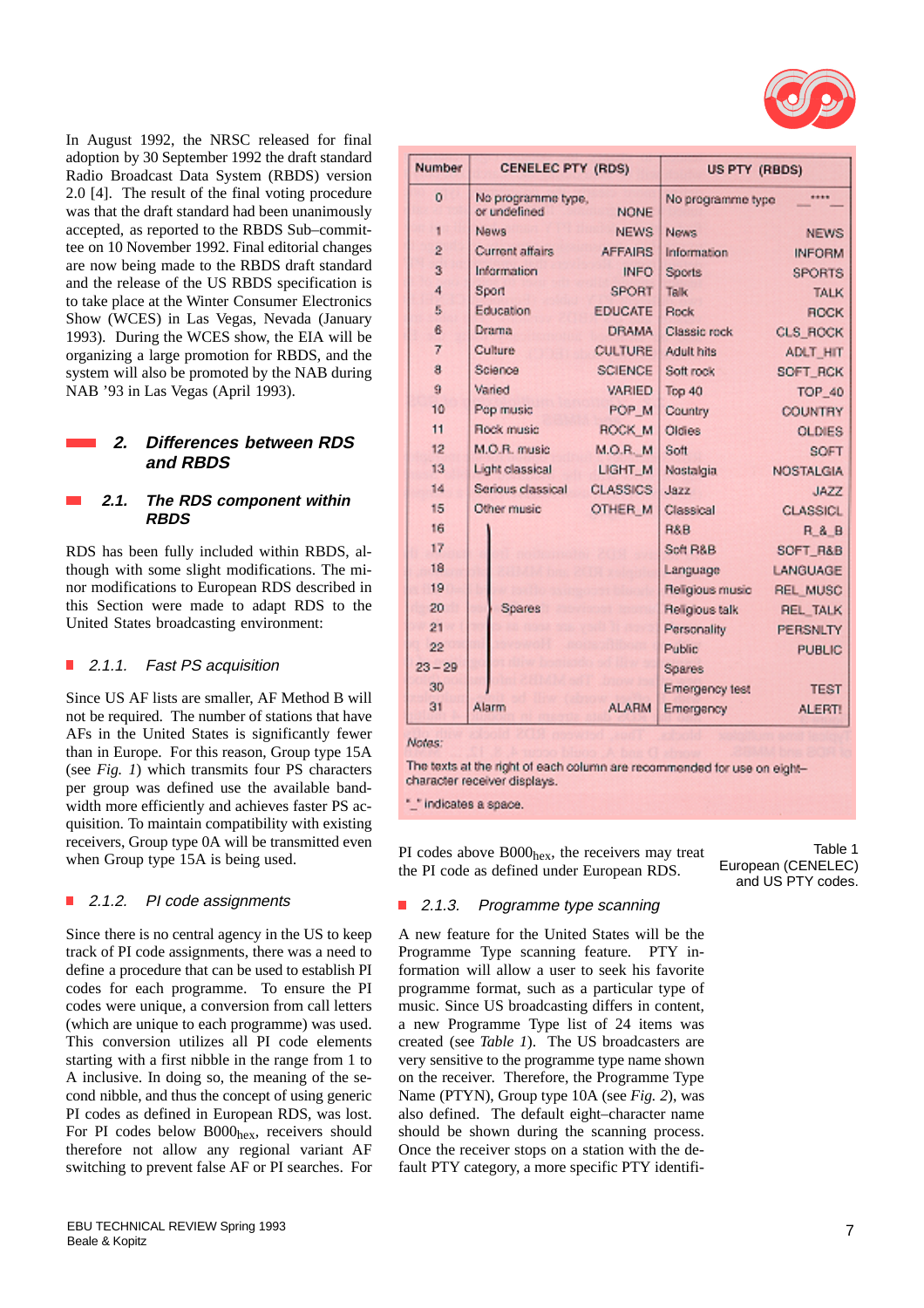

er may be given with PTYN. The PTYN is not intended to change the default eight characters which will be used during the search, but only to define more clearly the programme type once tuned to a programme. If the broadcaster is satisfied with the default PTY name, he will not need to use data transmission capacity to change the default name. Receivers that implement the PTY feature should allow the user to select one of the two different PTY tables (European CENELEC version and US RBDS version). The table may also be switched automatically using the Extended Country code (ECC).

## **2.2. Optional multiplexing of RDS and MMBS**

RBDS includes a further option for the multiplexing of RDS with the Modified Mobile Search (MMBS) system, used exclusively by a company called Cue Paging.

To receive RDS information from stations that time–multiplex RDS and MMBS information, receivers should recognize offset word E=0 (all zeros). Current receivers that flywheel through E words (even if they are seen as errors) will work with no modification. However, improved performance will be obtained with recognition of the new offset word. The MMBS information (blocks with E offset words) will be time–multiplexed into the RDS data stream in modulo–4 multiple blocks. Thus, between RDS blocks with offset words D and A, could occur 4, 8, 12, ... MMBS blocks with the E offset. The interleaving will be such that at least two groups of Group type 0A will be transmitted each second in compliance with the original European specification for acceptable acquisition of the PS name. However, the RDS and MMBS multiplexing will unavoidably degrade the performance for stations that desire to make use of the AF feature, due to the loss of repetition of the fast pertinent tuning information needed by the receiver. A typical time multiplex of RDS and MMBS data is shown in *Fig. 3*, where three groups of Group type 0A are inserted per second. Currently, Cue Paging utilizes the Mobile Search (MBS) paging protocol [5] at about 300 stations of the approximately 5000 existing FM stations, usually one per area, covering 90% of the population of the USA. The option of multiplexing between RDS and MMBS will thus permit these stations to implement RDS while maintaining compatibility with the existing MBS paging receivers.

#### **2.3. Optional in–receiver database**

RBDS includes an option for using an "in–receiver database", typically requiring a 256 kbyte ROM along with some additional RAM capacity. This option permits a degree of RDS functionality for AM stations and FM stations that do not implement RDS.

To support all AM and FM stations with the RDS features of PS and PTY, an In–Receiver Database System (IRDS) may be used. This consists of a ROM which lists all the call letters (rather than



Figure 3 Typical time multiplex of RDS and MMBS.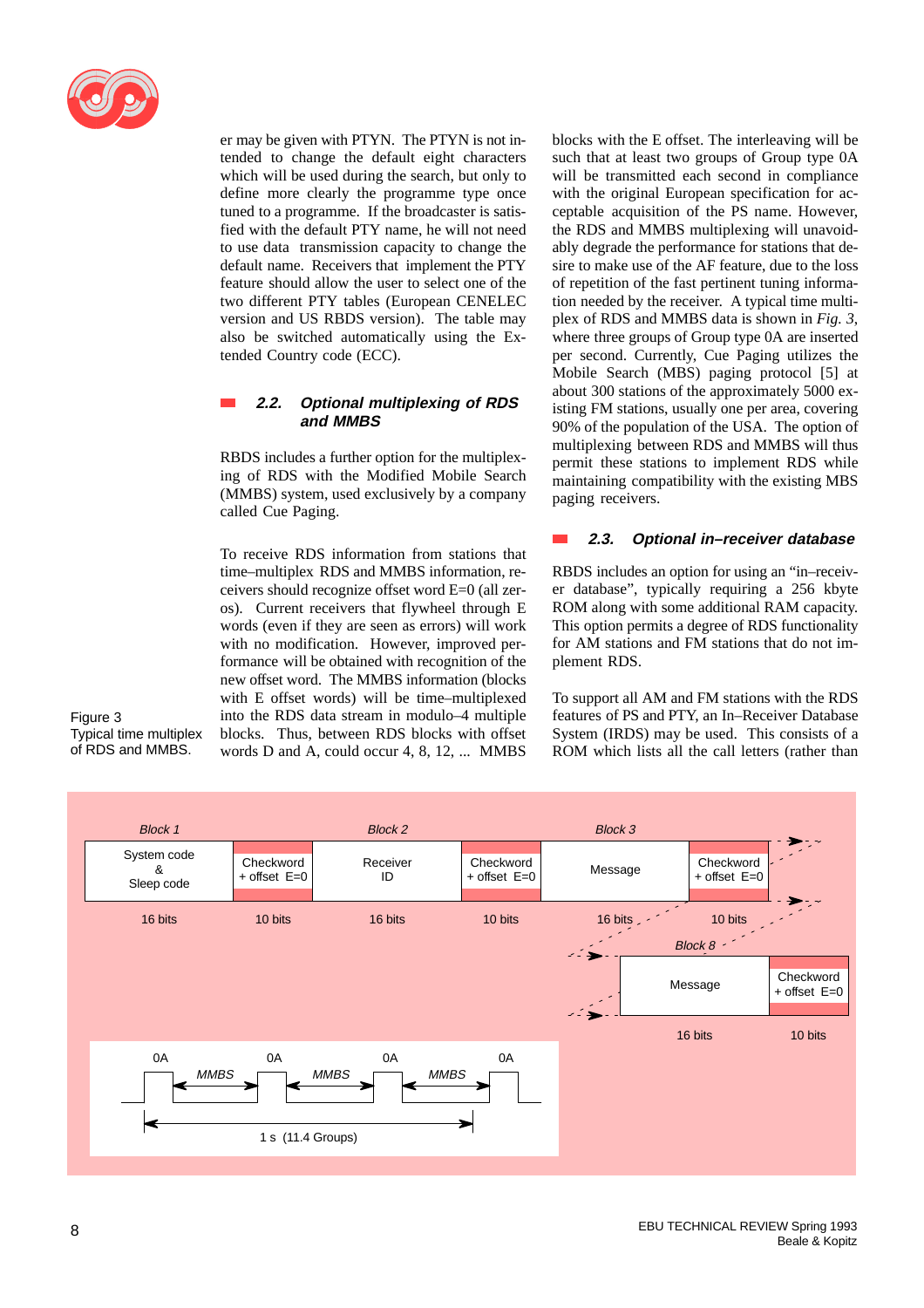

PS) of all stations, together with their PTY. An obvious problem is that if a station changes its format or call letters, the ROM is outdated. However, the RDS Transparent Data Channels (TDC) 0 and 1 will be used to update the ROM. This feature is proprietary and requires the acquisition of a license from its owner for implementation in hardware, firmware, and/or software. Implementation details are given in the RBDS specification.

#### **2.4. Option to add an AM data system**

The RBDS specification includes a reserved section for the addition of an optional AM data system, the specifications of which remain to be defined.

A dynamic AM "RDS type" system is being investigated by the NRSC Sub–group. One proponent has a system that transmits the data as a two– tone signal within the AM baseband frequency and is compatible with AM stereo.

#### $\sim$ **2.5. New concepts within RBDS**

Several new concepts have been included within RBDS for future generations of US RDS receivers.

#### ■ 2.5.1. Location and navigation

The first new concept aims to establish a link between RBDS and the US satellite–based global positioning system, GPS (*Fig. 4*).

Group type 3A, known as Location and Navigation (LN), will allow the positioning strategy known as differential GPS (DGPS) to be exploited. The accuracy of normal GPS is affected by many factors such as frequency drifts onboard

Figure 4 Group type 3A – Location and Navigation (LN).

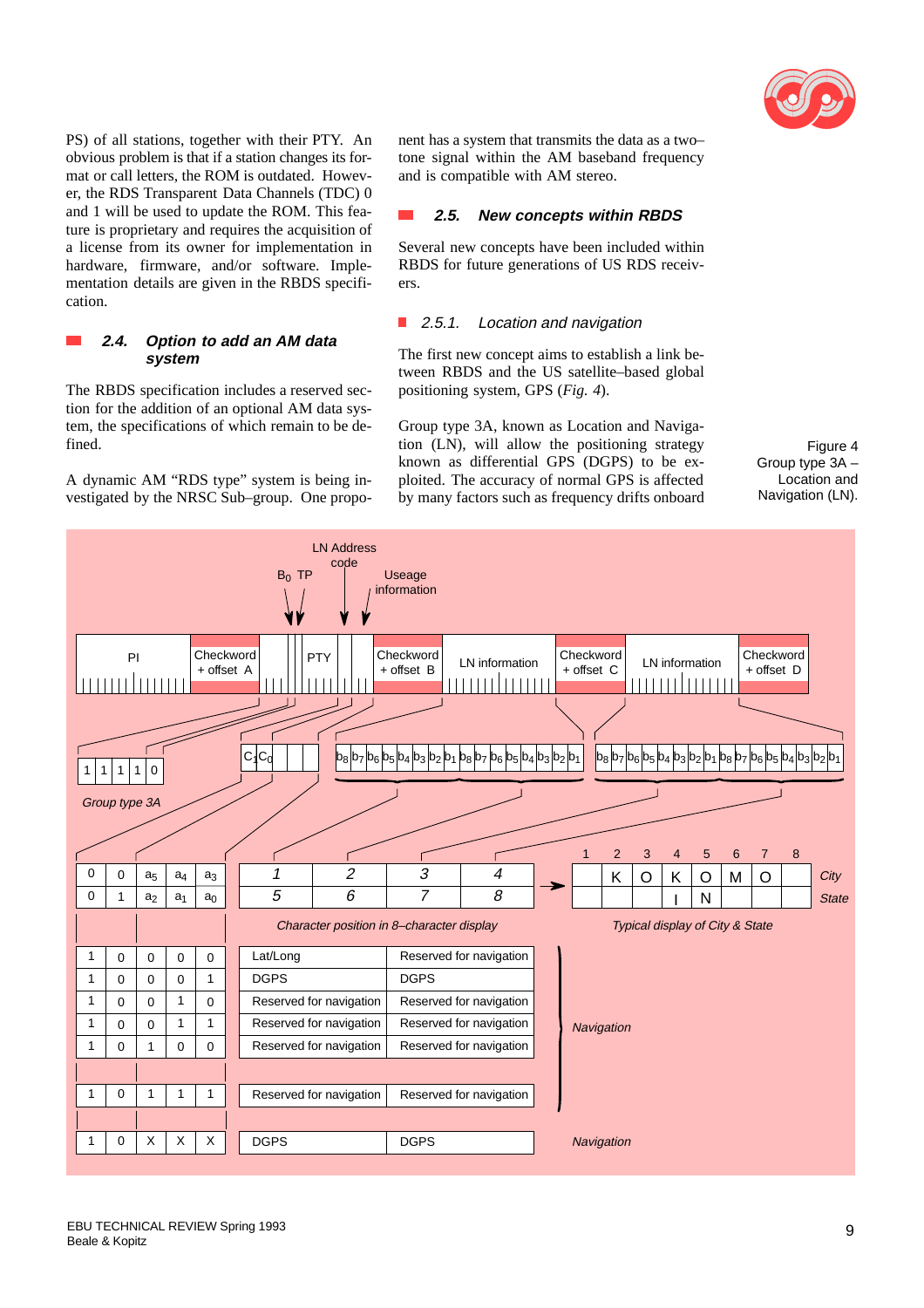

the satellites and ionospheric or tropospheric disturbances. To permit compensation to be made for these errors, DGPS uses a receiver at a known, fixed location, to determine correction factors (pseudorange corrections), which are generally valid over quite a large geographical area around the reference receiver (within about 1000 km). The DGPS technique permits much–improved positioning accuracy, even in moving vehicles. The pseudorange corrections are broadcast to GPS receivers in the surrounding area, and although this is currently done via a satellite link, it is envisaged that the RBDS data–stream will provide a satisfactory alternative. A bit definition has been defined by a DGPS Sub–group under the RBDS Sub–committee; this is based on an industry–wide standard called RTCM SC–104 (Radio Technical Commission for Maritime Services Special Committee 104). The transmission rate for the reduced bit definition is promising, but is still in the testing phases.

## ■ 2.5.2. Reserved TDC

Channels 0 and 1 of Group type 5, corresponding to two of the 32 available Transparent Data Channels – are reserved for the IRDS updates described in *Section 2.3*. Channel 2 is reserved as an SCA switch and is intended to accomodate broadcasting such items as emergency, traffic and weather information via a separate subcarrier at 67, 76 or 92 kHz. The information on these subcarriers can be either speech or data. RDS acts as a switch to tell the receiver when an event is happening on these subcarriers.

## **3. Conclusions**

RDS and RBDS both allow broadcasters and receiver manufacturers to decide which of the possible standardized features they wish to implement. It is in that context that the question arises of whether RDS manufacturers can adapt their software to modify existing products, designed for Europe, for sale in the USA.

The answer to this question is not very obvious because of the large range of implementation options that are theoretically permitted in the two standards. However, in reality it should not be too difficult to solve the problem, because most existing RDS car radios have implemented only the five basic features already mentioned in *Section 1*., and these also appear to be quite sufficient during the initial phase of RBDS implementation in the United States.

RDS and the three components of RBDS (RDS, MMBS and IRDS) also have in common exactly the same data broadcast signal modulation characteristics. This is a suppressed 57 kHz subcarrier which is PSK modulated with a data–stream of 1187.5 bit/s and identical baseband coding, and with data synchronization strategy optimized for mobile reception. Consequently, the same hardware for data demodulation and display can be used, and suitable radio data decoder ICs are now currently available from several manufacturers<sup>1</sup> at very competitive prices, because several million of these chips have already been sold. Consequently the question of adaptation becomes entirely a matter of software, apart from the additional memory needed to implement RBDS in its more complete form. A block diagram of a typical VHF/FM radio–data receiver is shown in *Fig. 5*.

As is common with all new system standards, a certain time is required by the manufacturers to implement them (typically three years). In this case, however, it is expected by all experts who were involved in the RBDS standardization process that the RBDS standard can be implemented



*Mr. Terrance Beale received his degree in electrical engineering at Marquette University, Milwaukee in 1988, and is pursuing his studies for a masters degree at Purdue University, West Lafayette.*

*Mr. Beale joined Delco Electronics Corporation in June 1988. He is a project engineer in the Audio and Communications Advanced Development Group, specializing in digital communications system design.*

*Mr. Beale has been involved in all phases of the standardization of RBDS in the USA; his specific contributions have been concerned with the amalgamation of RDS, MMBS and IRDS while maintaining compatibility with the CENELEC RDS Standard.*

*A biography of Mr. Dietmar Kopitz is given on* page 38.

<sup>1.</sup> Philips (SAA 6579), SGS–Thomson (TDA 7330), Sanyo (LC 7070), and others.